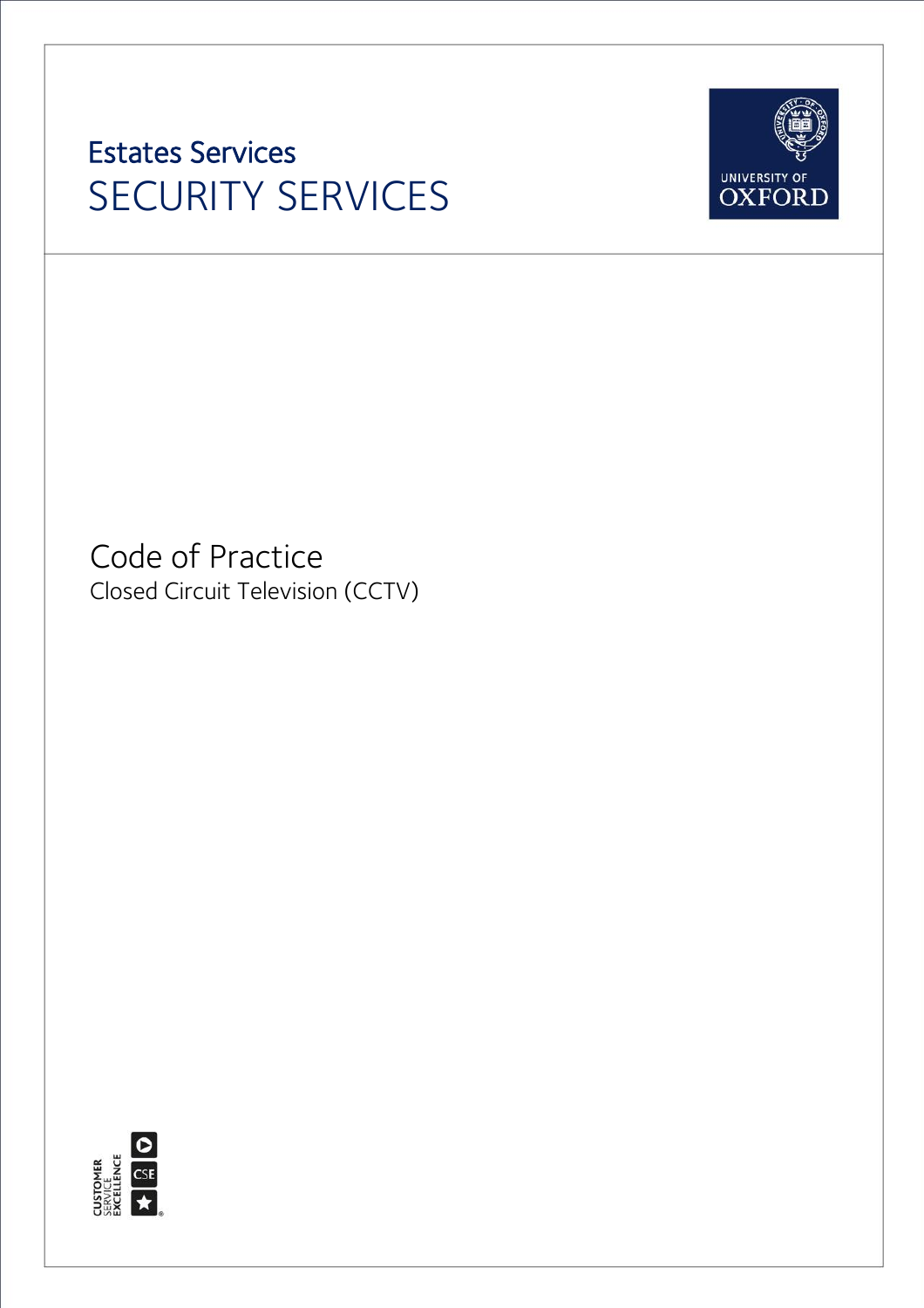### Contents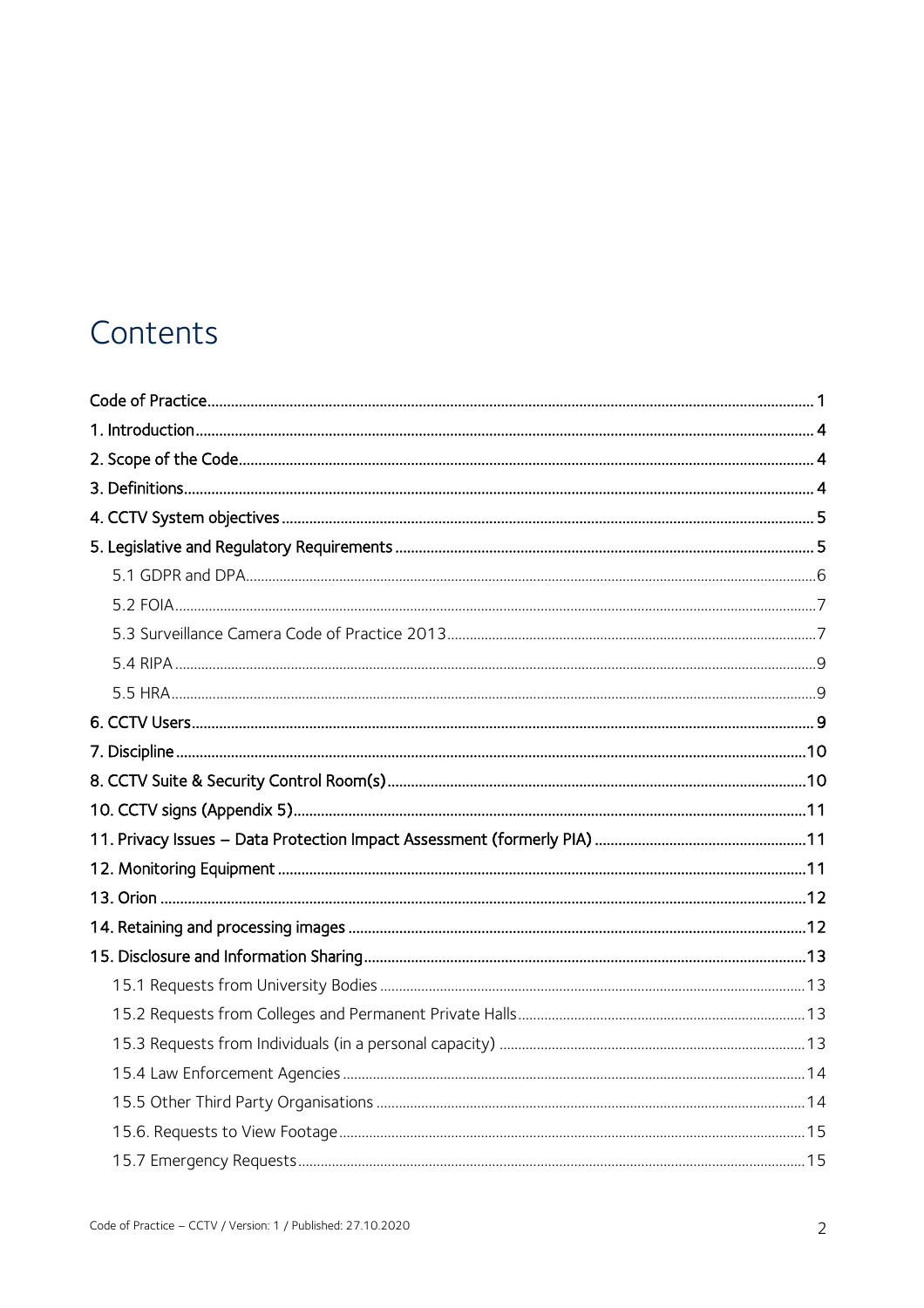Appendices: (available on request to Security Services)

- Appendix 1 Legitimate Interest's Assessment (LIA)
- Appendix 2 CCTV operator Code of Ethics
- Appendix 3 Contractors disclaimer
- Appendix 4 CCTV camera audit
- Appendix 5 CCTV signs
- Appendix 6 Request for disclosure Law enforcement agencies (NOT Thames Valley Police)
- Appendix 7 Operational Requirement New Cameras
- Appendix 8 Operational Requirement deployable camera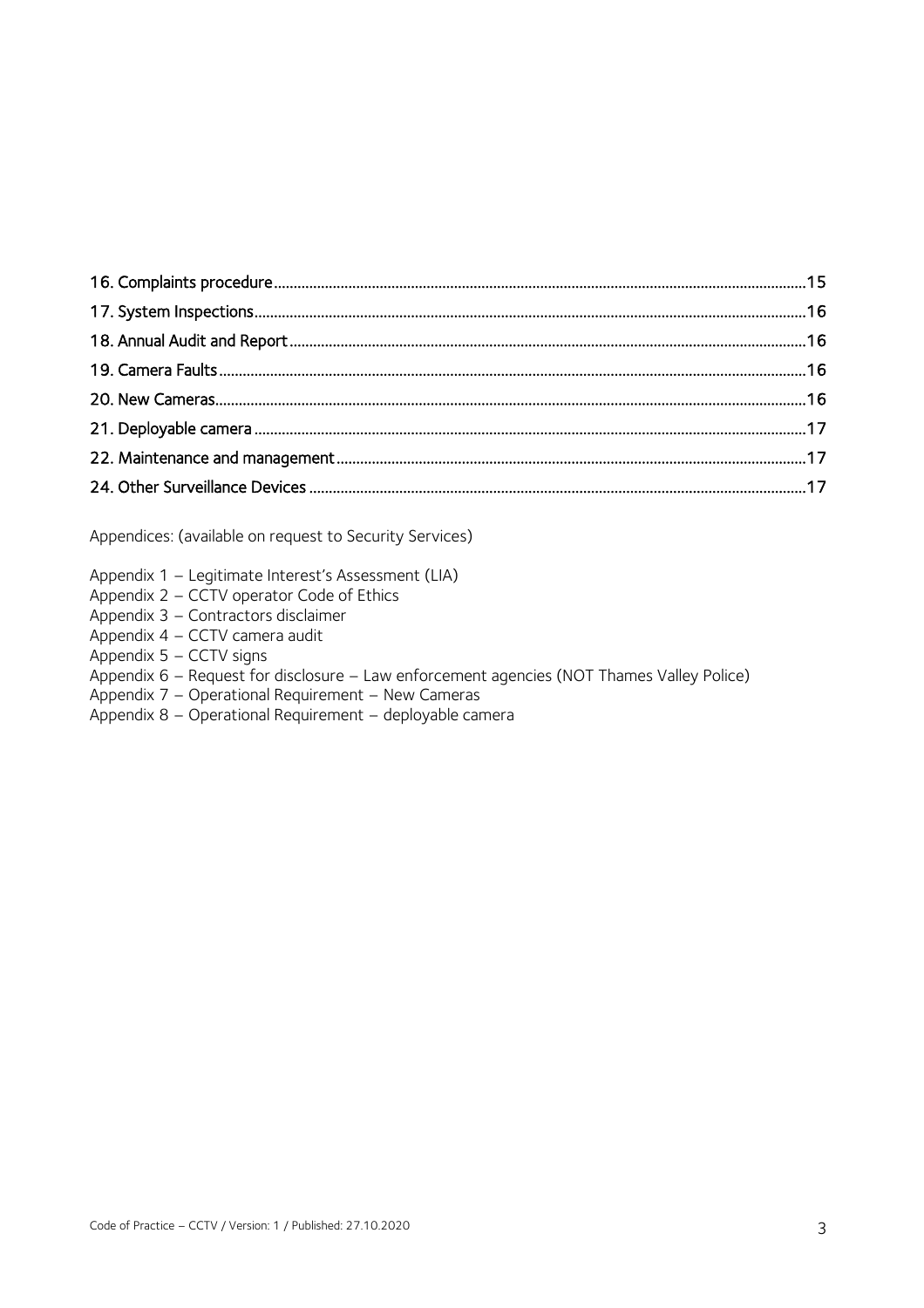## <span id="page-3-0"></span>1. Introduction

The University of Oxford Security Services (OUSS) operates a Closed Circuit Television (CCTV) system. The primary monitoring facility is located at the Old Observatory and secondary monitoring facilities are located at the satellite control room at Old Road Campus (ORC). The CCTV system is the subject of a regular maintenance programme.

This Code of Practice (the Code) determines best practice in regards to how OUSS operates the CCTV system in accordance with legislative requirements and regulatory guidance.

### <span id="page-3-1"></span>2. Scope of the Code

The Code only applies to CCTV operated and maintained by OUSS

Surveillance devices operated and maintained by divisions, departments, faculties, or other bodies within the university are the responsibility of those bodies. Where this is the case an appropriate policy document or code should be implemented by that body to ensure CCTV systems operate in accordance with legislative requirements and regulatory guidance.

Surveillance devices operated by Colleges or permanent private Halls are not the responsibility of the University. Colleges and Permanent Private Halls are data controllers in their own right and the University hold no responsibility over how they process personal data – including CCTV images<sup>1</sup> Surveillance devices operated and maintained for research or academic purposes are the responsibility of the researcher or research team who own and /or operate those devices.

### <span id="page-3-2"></span>3. Definitions

-

The Code will use the following definitions throughout the document:

Data Controller: The 'controller' is defined, by Article 4(7) of the General Data Protection Regulation (GDPR), as a body which alone or jointly determines the purpose and means of the processing of personal data.

For the images produced by the CCTV system the University of Oxford is the controller. The University of Oxford is registered as a data protection fee payer on the Public Register at the Information Commissioners Office. The University's registration number of Z575783X

Data Processor: A data 'processor' is defined, by Article 4(8) of the GDPR, as a body which processes personal data on behalf of a controller.

<sup>&</sup>lt;sup>1</sup> Kellogg College, Reuben College and St Cross College are established as University societies as opposed to independent colleges or Permanent Private Halls – this is as per Statue V of the University Statues and Regulations. These colleges are therefore considered to be within the scope of the University's remit as data controller. For the purposes of this document these colleges will be considered as 'University bodies' and therefore this Code does not apply to CCTV maintained and operated by these colleges.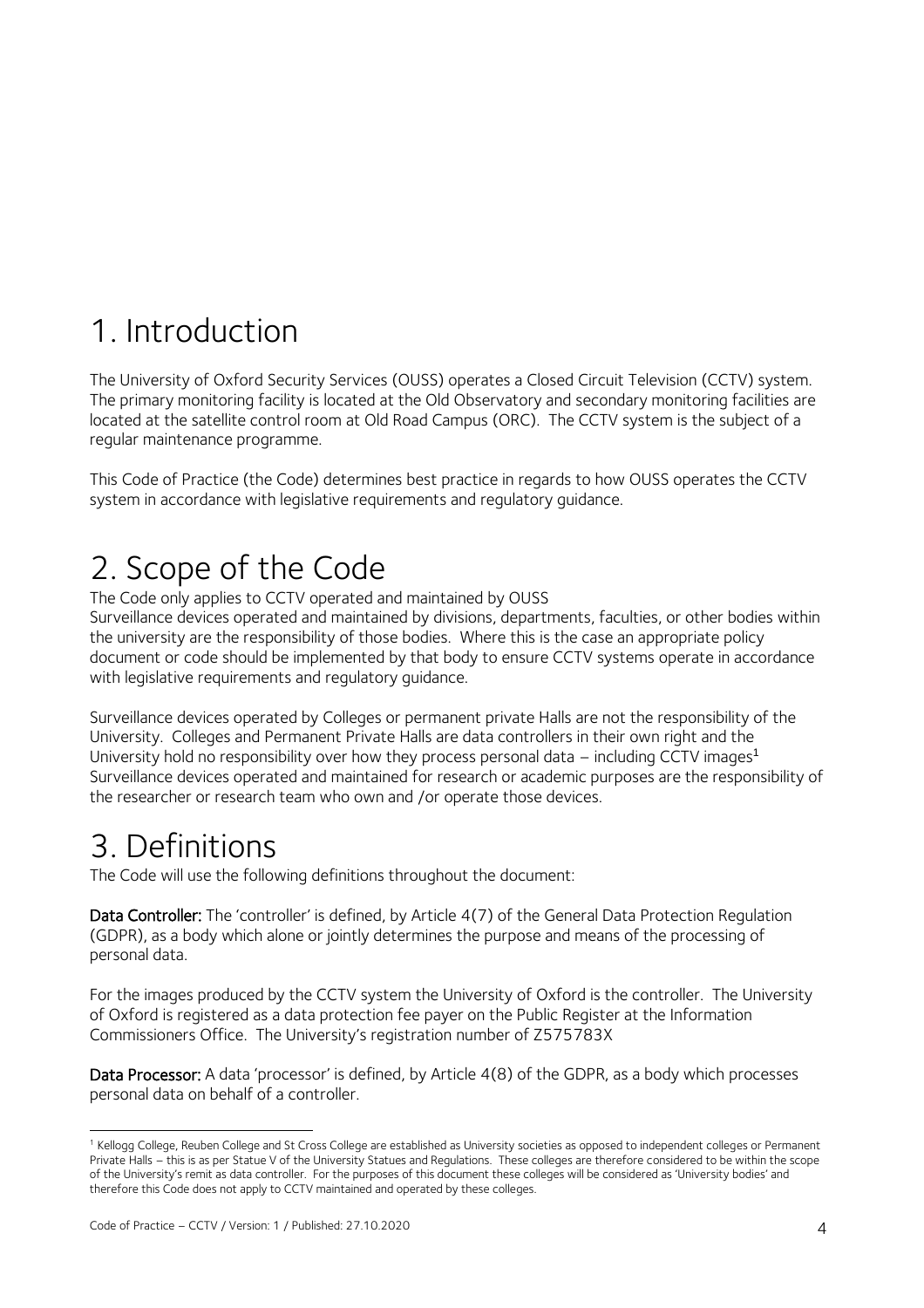Data Subject: a data 'subject' is defined, by Article 4(1) of the GDPR, as a living individual who can be identified from personal data. In the case of CCTV a data subject is likely to be an individual whose image has been captured by a CCTV system.

CCTV System Users: For the purpose of this document CCTV users will refer to employees who are authorised to use and operate the OUSS CCTV system. Not to be confused with 'The System Operator'

The Code: This document (OUSS Code of Practice for CCTV) is referred to as 'the Code'

The Information Commissioner: The Information Commissioner is the UK independent regulator whose office (the ICO) upholds information rights – this includes the data protection and privacy aspects of the surveillance.

The ICO have written and published regulatory code of practice in relation to surveillance cameras which this Code takes into consideration.

The System Operator: For the purposes of this document the system operator of the CCTV system is Oxford University Security Services (OUSS) and the operational Manager is OUSS Operations Manager. Not to be confused with the 'CCTV System Users'

The Surveillance Camera Commissioner: The Surveillance Camera commissioner is a statutory appointment whose statutory functions are to encourage and advise on compliance with the 'Surveillance Camera Code of Practice' (which this Code takes into consideration. The University: This document refers to the Chancellor Masters and Scholars of the University of Oxford

(or commonly known as the University of Oxford) as 'the University'

Third Party: This document uses the term third party to refer to an individual or body other than the controller, processor or data subject.

University Bodies: This document uses the term University Body to refer to a division, department, faculty, school, institution or other entity bound by the University statutes and regulations and therefore within the remit of the University as a data controller.

## <span id="page-4-0"></span>4. CCTV System objectives

The objective of the OUSS CCTV system is the prevention and detection of crime and the safety of staff, students and visitors.

## <span id="page-4-1"></span>5. Legislative and Regulatory Requirements

As the controller for the system, the University is obliged to comply with several legislative texts including, but not necessarily limited to:

- The General Data Protection Regulations (GDPR) and Data Protection Act 2018 (DPA)
- The Freedom of Information Act 2000 (FOA)
- **Protection of Freedoms Act 2012 (POFA)**
- Regulation of Investigatory Powers Act 2000 (RIPA)
- **The Human Rights Act 1998 (HRA)**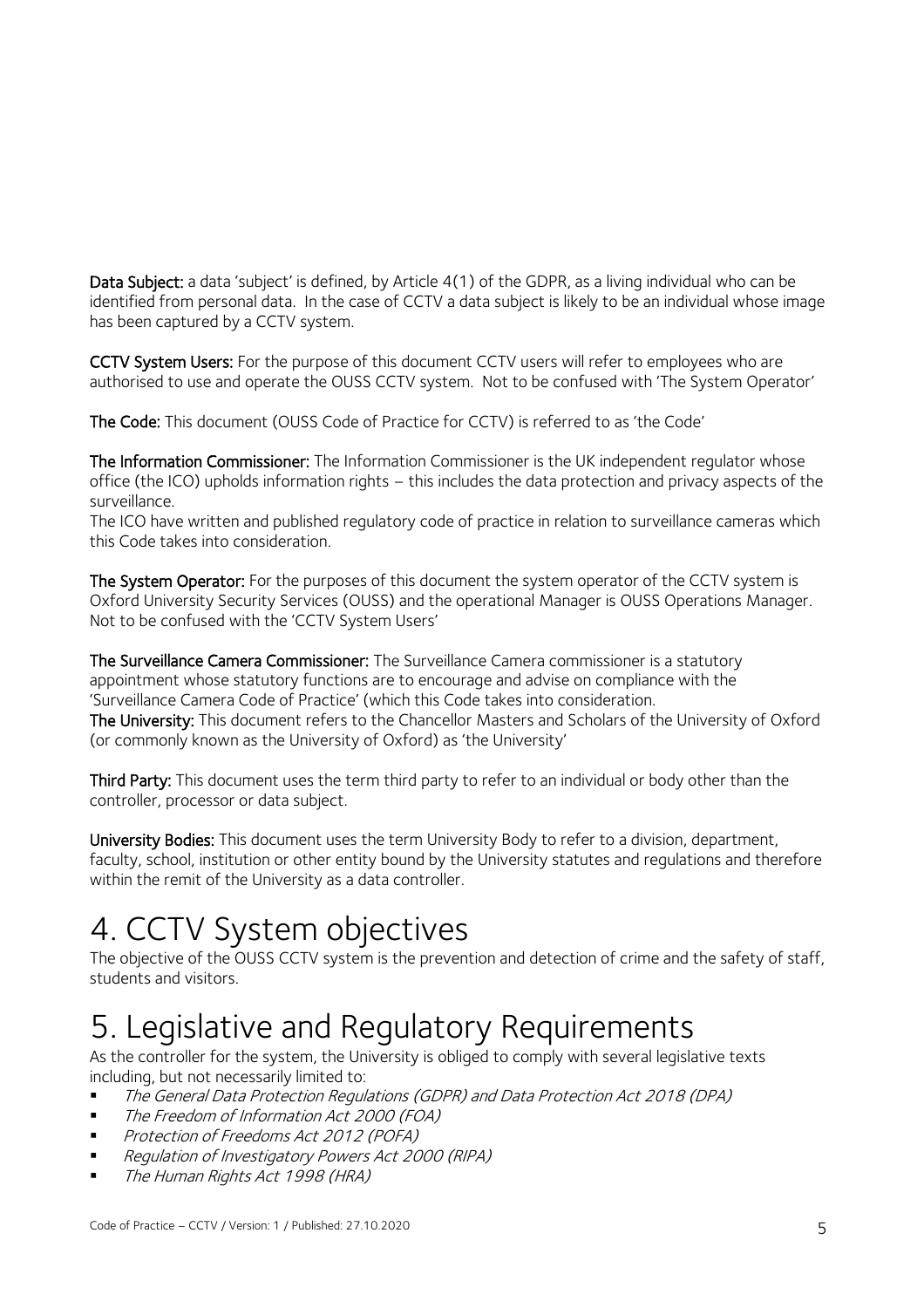#### <span id="page-5-0"></span>5.1 GDPR and DPA

The GDPR and DPA are based upon six fundamental data protection principles, the principles are:

#### *1. Lawful, fair and transparent (personal data shall be processed lawfully, fairly and in a transparent manner)*

Lawfulness: As a controller the University must have a lawful basis for the processing of personal data. The processing of static and non-static images, and other associated personal data, through the operation of a CCTV system is necessary for the purposes of the legitimate interests pursued by the University (Article 6 (1) (f) of the GDPR. These legitimate interests are outlined in Section 4 of this Code as system objectives.

In order to balance the reliance on this lawful condition alongside the interests, fundamental rights and freedoms of data subjects, who are subject of the processing, the University has completed a Legitimate Interest's Assessment (LIA) which can be found at Appendix 1 of this Code

Fairness and transparency: OUSS meets this requirement achieving voluntary certification with the Surveillance Camera Commissioners Codes of Practice, which sets out a framework for surveillance camera systems to be proportionate and transparent and has also published the following documents:

- CCTV Codes of Practice (which this document fulfils)
- **Privacy Notice and CCTV warning signs which are clearly displayed to indicate the presence of** CCTV.
- Data Protection Impact Assessment (formerly PIA)
- Annual systems audit to ensure there is a legitimate reason and pressing need for a camera'<sup>s</sup> continued deployment.

#### *2. Purpose limitation (personal data shall be collected for specified, explicit and legitimate purposes and not further processed in a manner that is incompatible with those purposes)*

OUSS meets this requirement by publishing a Privacy Notice, defining objectives for the System in this policy and carrying out annual audits to review the continued justification for deploying individual cameras in relation to the objectives.

#### 3. *Data minimisation (personal data shall be adequate, relevant and limited to what is necessary in relation to the purpose of the processing*

OUSS meets this requirement by carrying our annual audits to review the positioning of individual cameras, in relation to the objectives, to ensure that cameras only capture images of the intended area and does not capture images of areas outside of scope or areas which could cause privacy concerns (e.g. ensuing cameras do not capture private properties).

OUSS also operates strict restriction processes to ensure that only authorised individuals have access to CCTV systems and personal data captured by that system.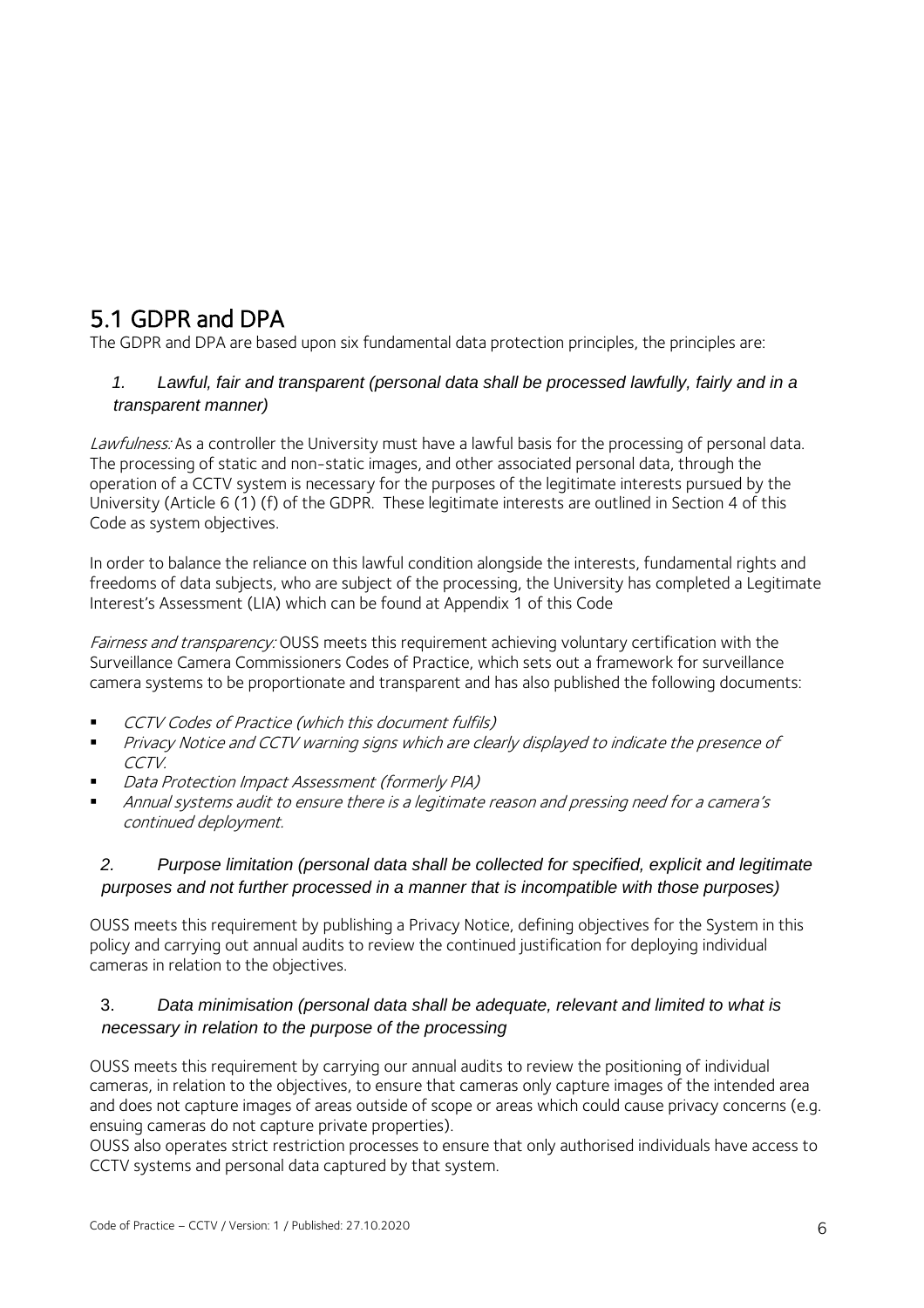#### *4. Accuracy (personal data shall be accurate, and where necessary kept up to date).*

OUSS meets this requirement by ensuring through regular maintenance that the System is capable of producing images of sufficient quality to be admitted as evidence in legal proceedings.

#### *5. Storage limitation (personal data shall be kept for no longer than is necessary for the purposes for which it is processed).*

OUSS meets this requirement by ensuring that the routine retention of recorded material does not exceed 30 days unless there is a valid, justified and lawful purpose to retain the data for an extended period of time - for example where the personal data is required for the or defence of legal claims.

#### *6. Security (personal data shall be processed in a manner that ensures appropriate security of those data*

OUSS meet this requirement by formulating and implementing appropriate technical and organisational policies and procedures.

The GDPR and DPA also include a further 'accountability' principle. This principle obliges data controllers to demonstrate compliance with the above principles. This code together with the DPIA and annual audit fulfils this requirement

The ICO have prepared and published a surveillance camera code of practice to encourage all organisations, who operate surveillance systems, to ensure those systems adhere to the above principles. The University has taken that regulatory code into account when writing this University Code and when completing its annual DPIA review.

The provisions of the GDPR also allows individuals to request CCTV images. Details about how the University manages such request can be found in section 15 of this Code.

#### <span id="page-6-0"></span>5.2 FOIA

The University is a public authority for the purposes of the FOIA. This requires the University to publish certain information including how an organisation operates, how it spends money and what policies and procedures it maintains – this is known as a publication scheme and is intended to encourage open access to information. The University includes information about its centrally managed CCTV system, within this publication scheme, through the publications of this code and the publications of its annually reviewed data protection impact assessment.

The provisions of the FOIA also allows individual to request CCTV images. Details about how the University manages such requests can be found in section 15 of this Code.

#### <span id="page-6-1"></span>5.3 Surveillance Camera Code of Practice 2013

The POFA sets out a provision that the Secretary of State for the Home Department will prepare and publish a Surveillance Code of Practice that will be promoted and reviewed by the Surveillance Camera Commissioner.

The Code sets out 12 guiding principles that apply to 'relevant authorities'. The University of Oxford is not defined within the POFA as a relevant authority and as such are not obliged to implement that Code. However, OUSS has achieved voluntary certification with the Surveillance Camera Code of Practice.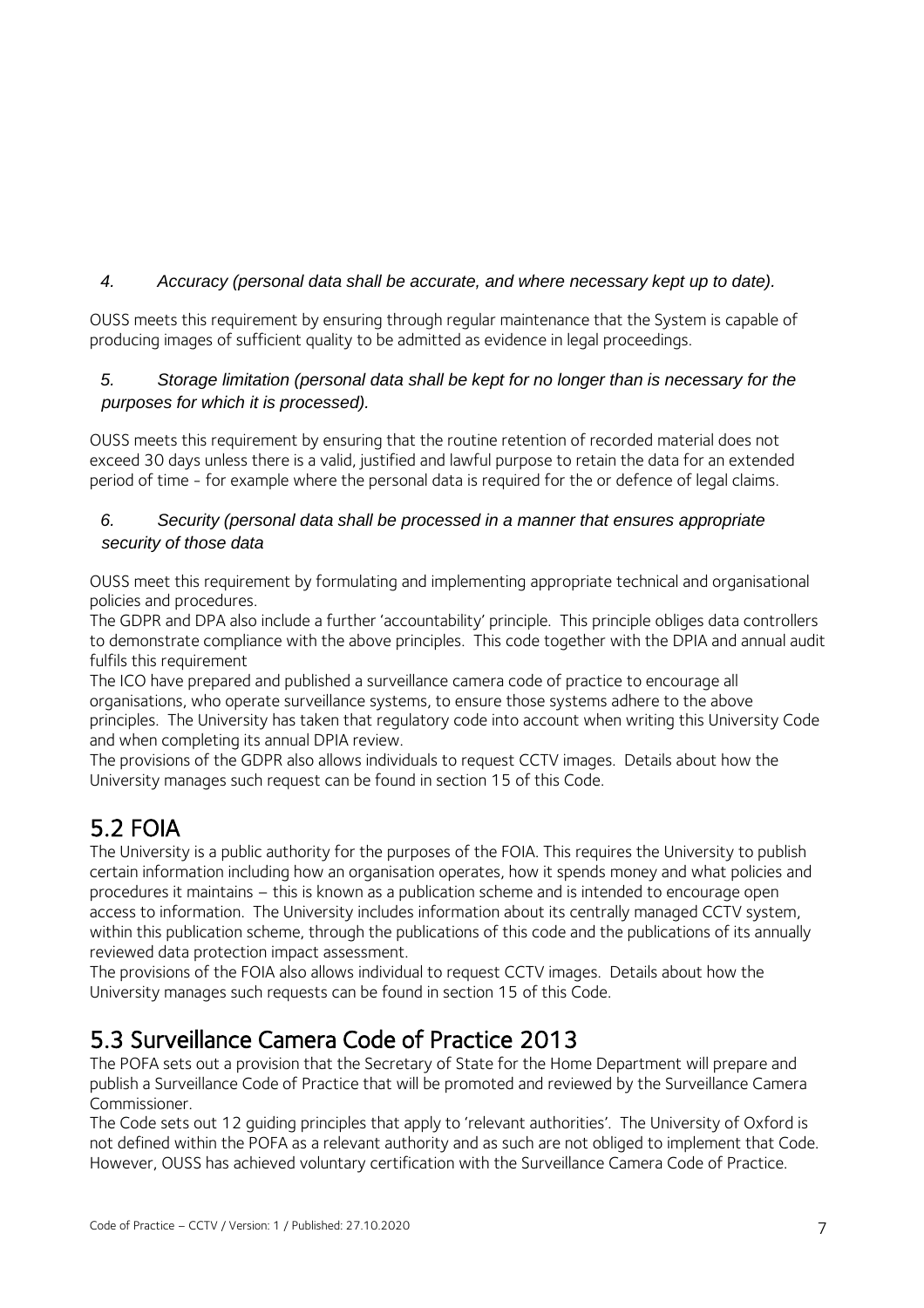The surveillance camera code of practice obliges that surveillance camera systems in public places, operated by relevant authorities, are designed to provide a framework for operators and users of surveillance camera systems to define legitimate reason and pressing need for CCTV cameras promoting proportionality and transparency in their use.

The 12 guiding principles of the Surveillance Camera Code of Practice are:

- 1) Use of a surveillance camera system must always be for a specified purpose which is in pursuit of a legitimate aim and necessary to meet an identified pressing need.
- 2) The use of a surveillance camera system must take into account its effect on individuals and their privacy, with regular reviews to ensure its use remains justified.
- 3) There must be as much transparency in the use of a surveillance camera system as possible, including a published contact point for access to information and complaints.
- 4) There must be clear responsibility and accountability for all surveillance camera system activities including images and information collected, held and used.
- 5) Clear rules, policies and procedures must be in place before a surveillance camera system is used, and these must be communicated to all who need to comply with them.
- 6) No more images and information should be stored than that which is strictly required for the stated purpose of a surveillance camera system, and such images and information should be deleted once their purposes have been discharged.
- 7) Access to retained images and information should be restricted and there must be clearly defined rules on who can gain access and for what purpose such access is granted; the disclosure of images and information should only take place when it is necessary for such a purpose or for law enforcement purposes.
- 8) Surveillance camera system operators should consider any approved operational, technical and competency standards relevant to a system and its purpose and work to meet and maintain those standards.
- 9) Surveillance camera system images and information should be subject to appropriate security measures to safeguard against unauthorised access and use.
- 10) There should be effective review and audit mechanisms to ensure legal requirements, policies and standards are complied with in practice, and regular reports should be published.
- 11) When the use of a surveillance camera system is in pursuit of a legitimate aim and there is a pressing need for its use, it should then be used in the most effective way to support public safety and law enforcement with the aim of processing image and information of evidential value.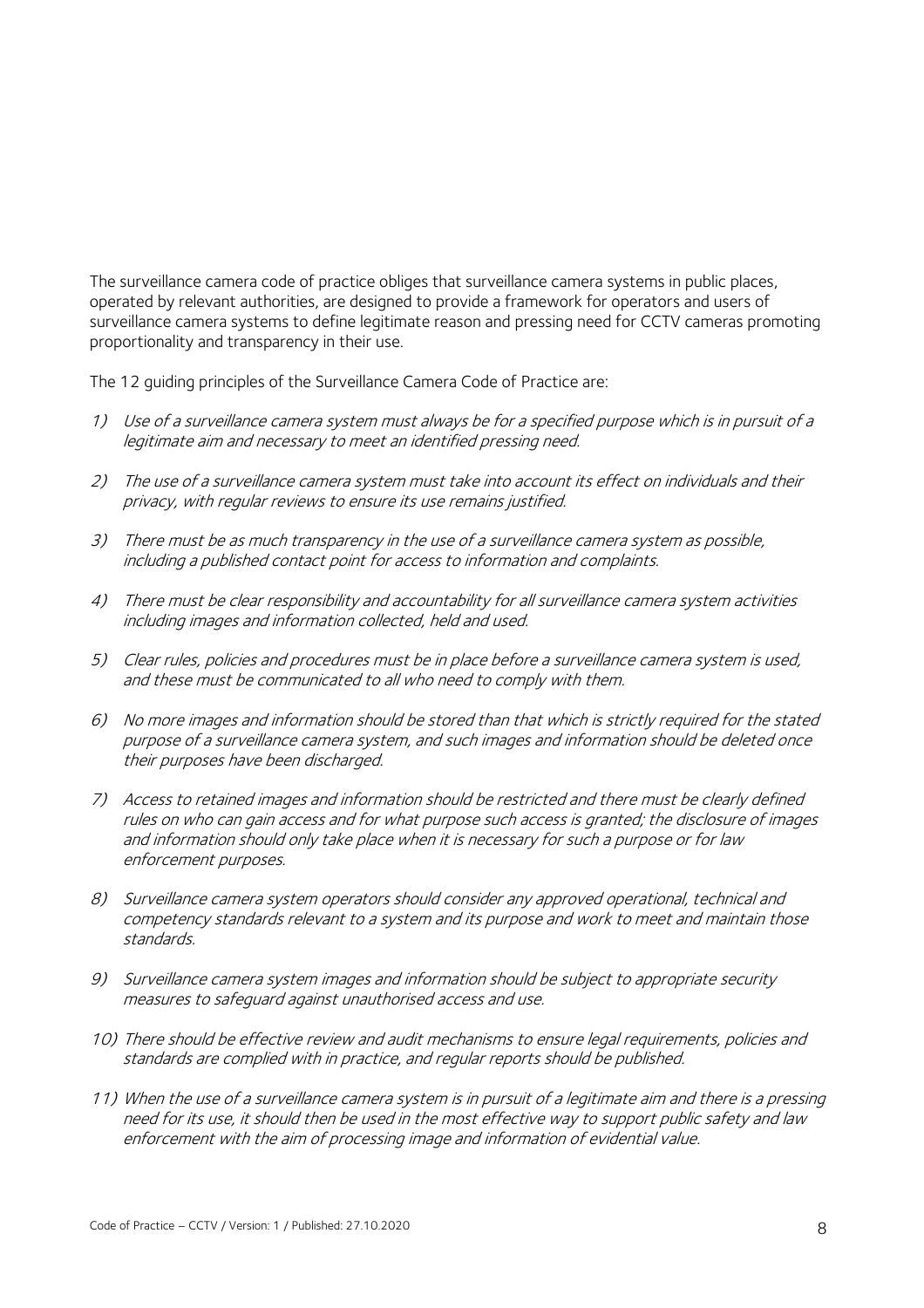12) Any information used to support a surveillance camera system which compares against a reference database for matching purposes should be accurate and kept up to date. (Refers to ANPR and facial recognition – not applicable)

#### <span id="page-8-0"></span>5.4 RIPA

RIPA is concerned with 'the monitoring, observing or listening to persons, their movements, conversations, or other activities and communications….carried out in a manner calculated to ensure that any persons who are subject to the surveillance is unaware that it is or may be taking place' i.e. Covert surveillance activity<sup>2</sup>

The Act states that any legal body undertaking covert surveillance activity must be authorised to do so by schedule 1 of RIPA. The University is not authorised, by this schedule, to undertake covert surveillance activity.

#### <span id="page-8-1"></span>5.5 HRA

The University recognises that the relevant authorities and those organisations carrying out the functions of a public service nature are required to observe the obligations imposed by the HRA, and consider that the use of CCTV across the University precincts is necessary, addresses a legitimate aim and justifiable need; being a proportionate and suitable tool to help prevent and detect crime, reduce fear of crime and improve public safety. This is supported by a use of 'operational requirements' documents which relate to all cameras on the system outlining the justification for their deployment.

The University of Oxford OUSS CCTV System will be operated with respect to individuals. It is recognised that the operation of the CCTV system may be considered to infringe on privacy of the individuals. The University recognises its responsibility to ensure that the scheme will only be used as a proportionate response to identified problems and be used only in so far as it is necessary to support the system's objectives. The University adheres to this principle through the regular conduct of audits of individual cameras, the CCTV System and the CCTV privacy framework.

## <span id="page-8-2"></span>6. CCTV Users

All OUSS CCTV users and authorised staff, including managers, have received training relevant to their role in relation to the above listed legislative texts and regulatory guidance. User training will be subject to an annual audit and refresher training delivered by the internal trainer. Audit and training records will be maintained by the Operations Manager.

OUSS CCTV users have a unique user name and password that has to be entered correctly into the CCTV operating system before they can operate the cameras. This allows OUSS CCTV to maintain audit trails of user access.

OUSS CCTV users are not required to be Security Industry Authority (SIA) licensed because they are employed directly by the University.

<sup>1</sup> <sup>2</sup> Covert surveillance and Property Interference, Revised Code and Practice, Home Office (August 2018)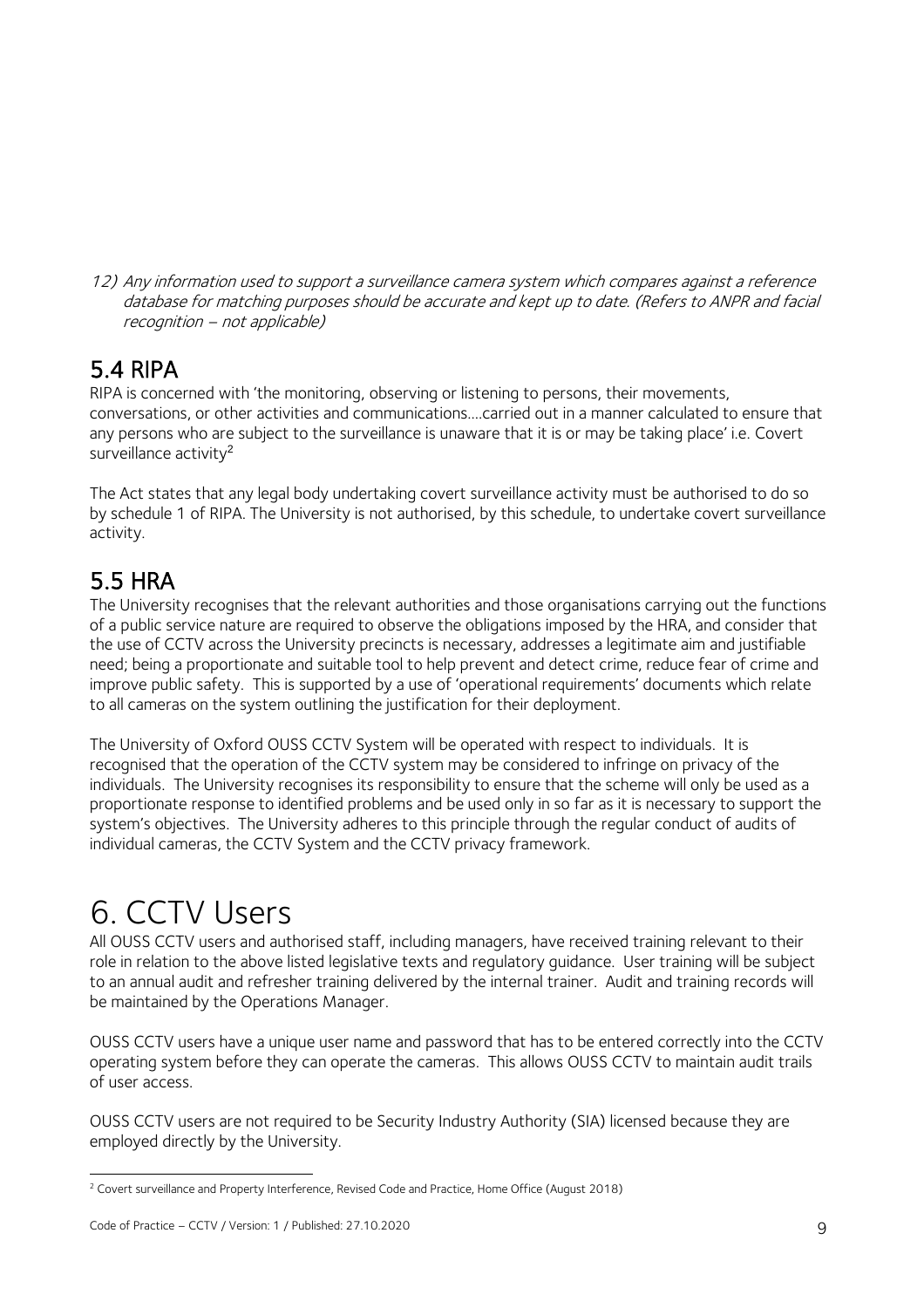## <span id="page-9-0"></span>7. Discipline

CCTV operating processes and procedures are available for staff to consult, and are reiterated at CCTV user training and CCTV user refresher training. The documents are available to view on the OUSS operational pages held centrally on the secure Command and control computerised system.

All OUSS staff sign a CCTV code of ethics and confidentiality document following their CCTV operators training and agree they understand the processes, procedures and their legal responsibilities when operating the cameras. (Appendix 2). Such records are maintained by the Operations Manager

Disciplinary action will be taken if a CCTV operator breaches local or legal operating requirements. The Operations Manager is responsible for facilitating disciplinary action and this will be in line with relevant HR processes and policies.

## <span id="page-9-1"></span>8. CCTV Suite & Security Control Room(s)

The main CCTV suite and satellite security room are located in secure areas in university buildings where authorised access is controlled through programmable access control systems. Unauthorised personnel can only enter the security room(s) by prior arrangement, they must be accompanied and sign in and out of the control room areas. These arrangements are overseen by the Operation Manager and records are retained and audited by the Operations Manager

Regular contractors attending the security room(s) will sign a disclaimer that they understand their responsibilities under the General Data Protection Regulation and Human Rights Act – where necessary training will be provided. (Appendix 3). All contractors will be subject to a signed contract, which includes statutory data protection clauses, which will be agreed prior to a contracts access to the security room(s). Contracts will be maintained by the Operations Manager

#### 9. Cameras

OUSS CCTV system provide surveillance opportunities across the University estate and this includes public areas within the immediate vicinity of University buildings. The location and operational requirement of each CCTV camera is reviewed annually as part of the regular audit process, to ensure that they are fit for purpose and that there is still a legitimate reason and pressing need for their continued use. (Appendix 4) The annual audit process is overseen by the Operations Manager and records maintained by the Operations Manager.

The majority of the cameras offer full colour pan, tilt and zoom (PTZ) capability, some of which may automatically switch to monochrome in low light conditions. None of the cameras forming part of the system will be installed in a deliberately covert manner, however, architectural sensitivities and planning restrictions have dictated that some of the system cameras are enclosed within 'all weather domes' or 'street lanterns' for aesthetic reasons. The presence of cameras in an area are identified by appropriate signs. (Appendix 5)

All the cameras have pre-set resting positions which are identified by the OM, or nominated person, in response to current and emerging crime trends and intelligence identified by analysing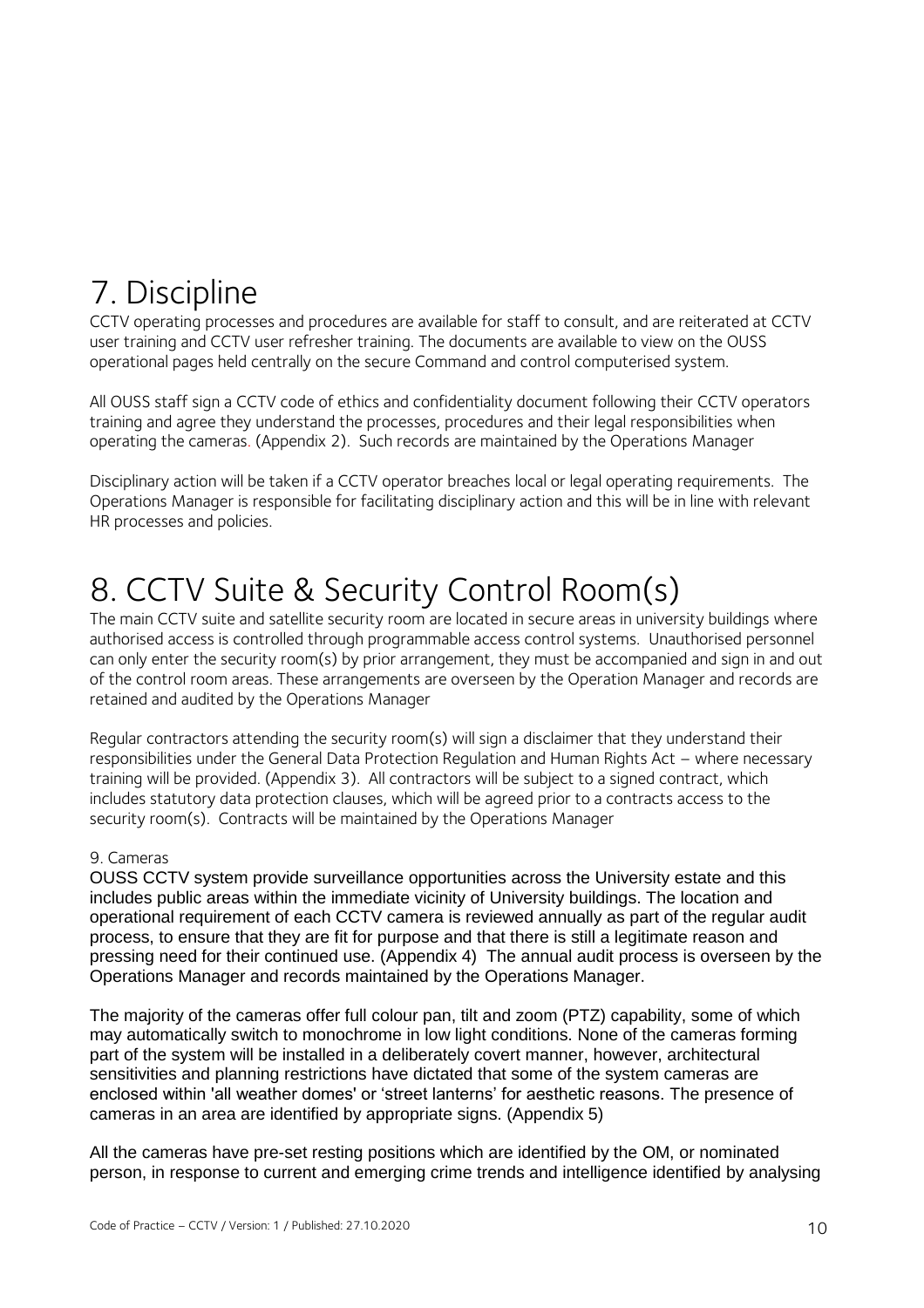information recorded on the OUSS Command and Control system and intelligence shared at the regular partnership Operation Review Meetings. Detailed meeting minutes record all decisions made at these meetings. These minutes are maintained by the Operations Manager

CCTV cameras are used to support the OUSS patrol strategy and cameras driven by trained operators are used for general patrol of areas or in response to a focussed tasked area or incident response such as an intruder or fire alarm activation.

## <span id="page-10-0"></span>10. CCTV signs (Appendix 5)

CCTV signs advising people that CCTV cameras operated by OUSS are monitoring and recording activity in the immediate area are displayed across the University Estate. The signs indicate:

- $\blacksquare$  The objectives of the CCTV camera system.
- **The system operator details and contact telephone number.**

The annual audit of individual CCTV cameras include an assessment that CCTV signs are in good condition and positioned in a clear and visible location.

## <span id="page-10-1"></span>11. Privacy Issues – Data Protection Impact Assessment (formerly PIA)

The OUSS CCTV system is the subject of a Data Protection Impact Assessment (DPIA). The University uses the Surveillance Camera Commissioner's template DPIA which has been approved by the ICO. The DPIA is reviewed annually by The Operations Manager and in consultation with the University's information compliance team and other relevant stakeholders.

The updated DPIA is published online alongside this Code for the purposes of transparency.

The outcome of the DPIA ensures that OUSS cameras are not positioned or operated in a manner that is likely to cause a disproportionate impact on the privacy of individuals or any particular community group.

## <span id="page-10-2"></span>12. Monitoring Equipment

The main control room is located at the Old Observatory, South Parks Road, Oxford. It is staffed 24hrs a day 365 days a year by security officers who are trained to operate any of the system cameras which are active 24 hrs a day. Cameras can also be viewed by trained security officers at the satellite monitoring facility in the security room located at Old Road Campus (ORC).

University departments monitoring OUSS CCTV cameras is permitted by agreement with those departments. A Memorandum of Understanding (MOU) between OUSS and the third party is completed to facilitate this arrangement. These MOU's are regularly reviewed by the Operations Manager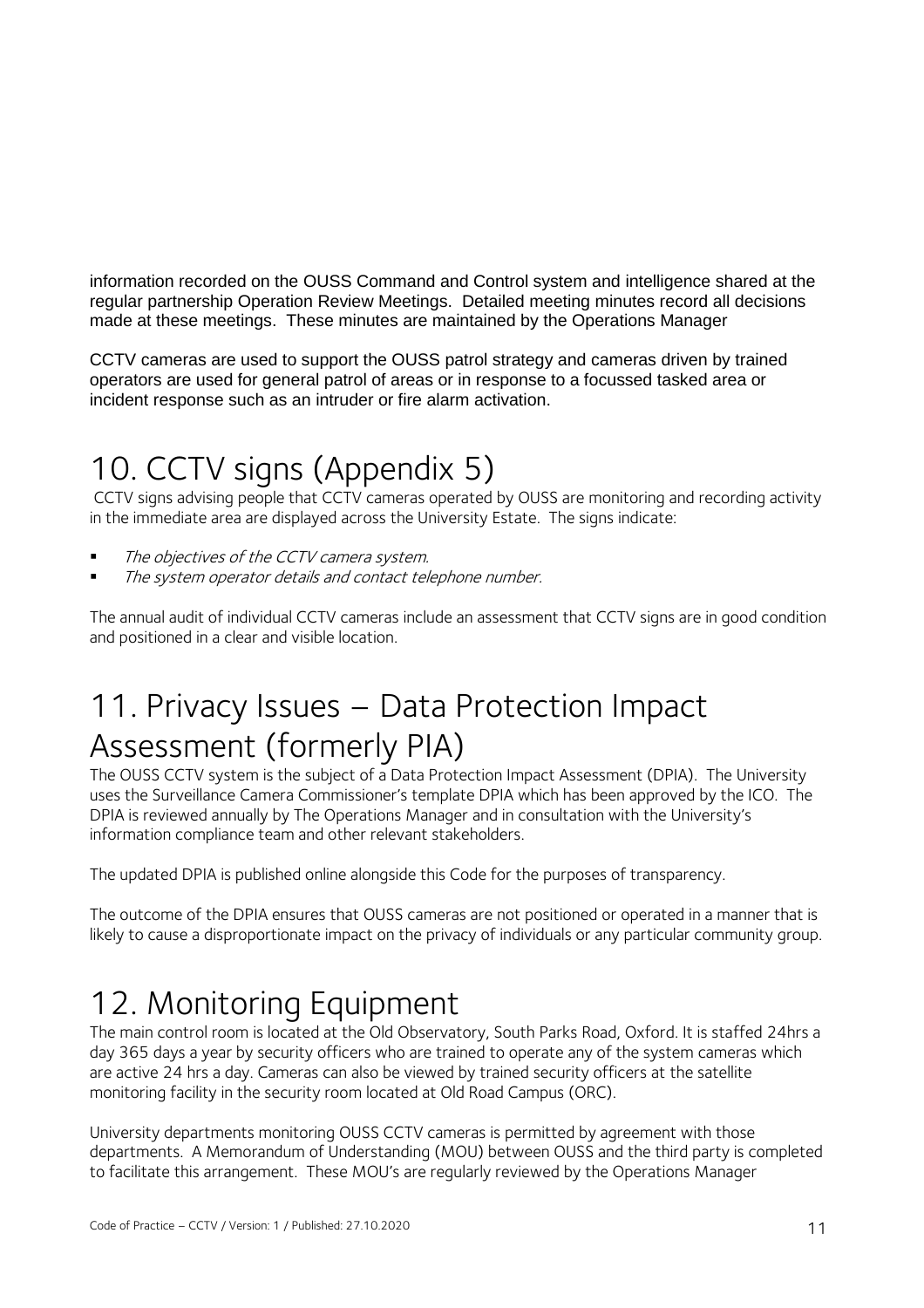OUSS have a live link through to Thames Valley Police CCTV suite to facilitate live streaming of incidents from OUSS, this arrangement is facilitated by the existence of an Information Sharing Agreement.

#### <span id="page-11-0"></span>13. Orion

The University of Oxford has a specifically designed CCTV IP Control System. It is an open architecture control platform for surveillance applications and it enables seamless control of both traditional analogue and IP security technology.

Security Services manage the University Orion platform from which they can control live video from IP and analogue cameras, retrieve, download and replay recorded video. The OUSS CCTV system operates using the Orion platform. The Orion platform is part of the closed university network system which is maintained by University IT services.

All University departments can utilise the Orion platform for the management of their own CCTV systems and with appropriate authorities. OUSS CCTV users can view, review, replay and download department CCTV cameras. Such arrangements are documented with a MOU which are periodically reviewed. These MOU's are maintained by the Operations Manager.

### <span id="page-11-1"></span>14. Retaining and processing images

In general recorded CCTV images are retained for a period of no longer than 30 days after which the images are automatically deleted from the system. In exceptional circumstances the OM, or nominated person, can authorise the retention of CCTV images for a longer period of time, where there is a justified , proportionate, and legally compliant purpose to do so – for example in order to exercise or defend against legal claims. Decisions to retain information beyond the standard retention period will be in writing and retained by Operations Manager

The OM, or nominated person, will ensure the forensic integrity of stored images as this is crucial in providing law enforcement agencies with images of evidential quality, most important is the retention and processing of images and the meta data (i.e. time, date and location) which is set by an automated IT system. The current compression of data on the system does not reduce its quality. OUSS systems produce digital images and information that are compatible to the local police requirements.

It is important that individuals and the wider community have confidence that the OUSS CCTV system works efficiently, and is deployed in pursuit of a legitimate reason and to address a pressing need, to protect and support them, and the processes around the handling of personal data is in compliance with the General Data Protection Regulation and processes and procedures are clear and transparent.

The CCTV reviewing suite is located outside the main control room in the secure briefing room, the computer terminal is surveyed by CCTV. Users of the reviewing suite have unique and individual log in details, the systems activities are therefore auditable.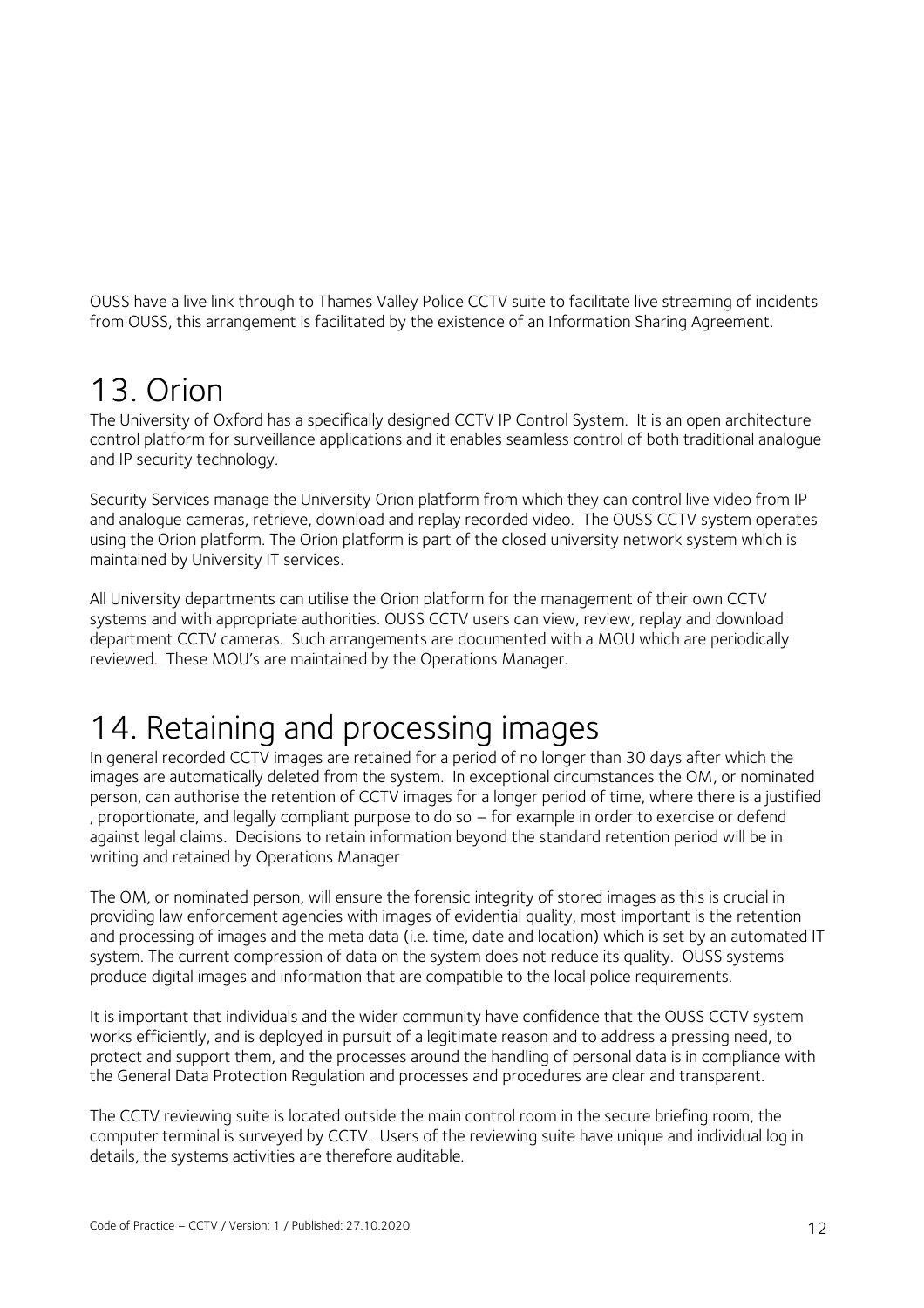Images required by law enforcement agencies will be downloaded, as per the disclosure guidance, they will then be processed and handed to the appropriate agency who then become responsible for the ongoing management of the images in accordance with the General Data Protection Regulation. OUSS will not retain any copies of the requested images, unless compelled to do so by other legislative requirements.

### <span id="page-12-0"></span>15. Disclosure and Information Sharing

OUSS maintains processes to handle requests for CCTV static and non-static images from the University bodies, colleges and permanent private halls, individuals (in a personal capacity), law enforcement agencies and other third party organisations.

All requests for disclosure of personal data retained on the OUSS CCTV system will be recorded as a command and control 'incident' log'' and referred to the OM or Duty Manager .

#### <span id="page-12-1"></span>15.1 Requests from University Bodies

Requests received from other University bodies will not automatically be accepted. Where a University body wishes to access CCTV data then they must make a request in writing clearly stating their intended purpose and why that purpose will be hindered without the access to the CCTV data. The University body must also state their intended lawful basis for processing that data.

The OM or Duty Manager are responsible for accepting or denying requests from other University bodies. The OM or Duty Manager may correspond with the Information Compliance Team to determine the appropriateness of such a request.

All decisions in regards to requests from University bodies will be maintained by the Operations Manager.

The requesting University body will be responsible for ensuring that their handling of that received data is compliant with the data protection principles – notably the second (purpose limitation), fifth (retention) and sixth (security) principles.

#### <span id="page-12-2"></span>15.2 Requests from Colleges and Permanent Private Halls

For the purposes of data protection legislation Colleges and permanent private halls are considered to be data controllers in their own right. Whilst the University maintains an overarching information sharing agreement, with each of the colleges and permanent private halls, this agreement does not specifically address CCTV processing and therefore Colleges and permanent private halls must follow the same process detailed at 15.5 of this Code – exception may be given where the University and the College or permanent private hall share a common purpose (i.e. Security of shared property).

#### <span id="page-12-3"></span>15.3 Requests from Individuals (in a personal capacity)

Individuals are entitled to requests copies of CCTV images. If they wish to see their own image, the request will be processed as a 'subject access request' (SAR) under the GDPR. If they wish to see other images, the request will be processed as a Freedom of Information Request (FOI) under the FOIA.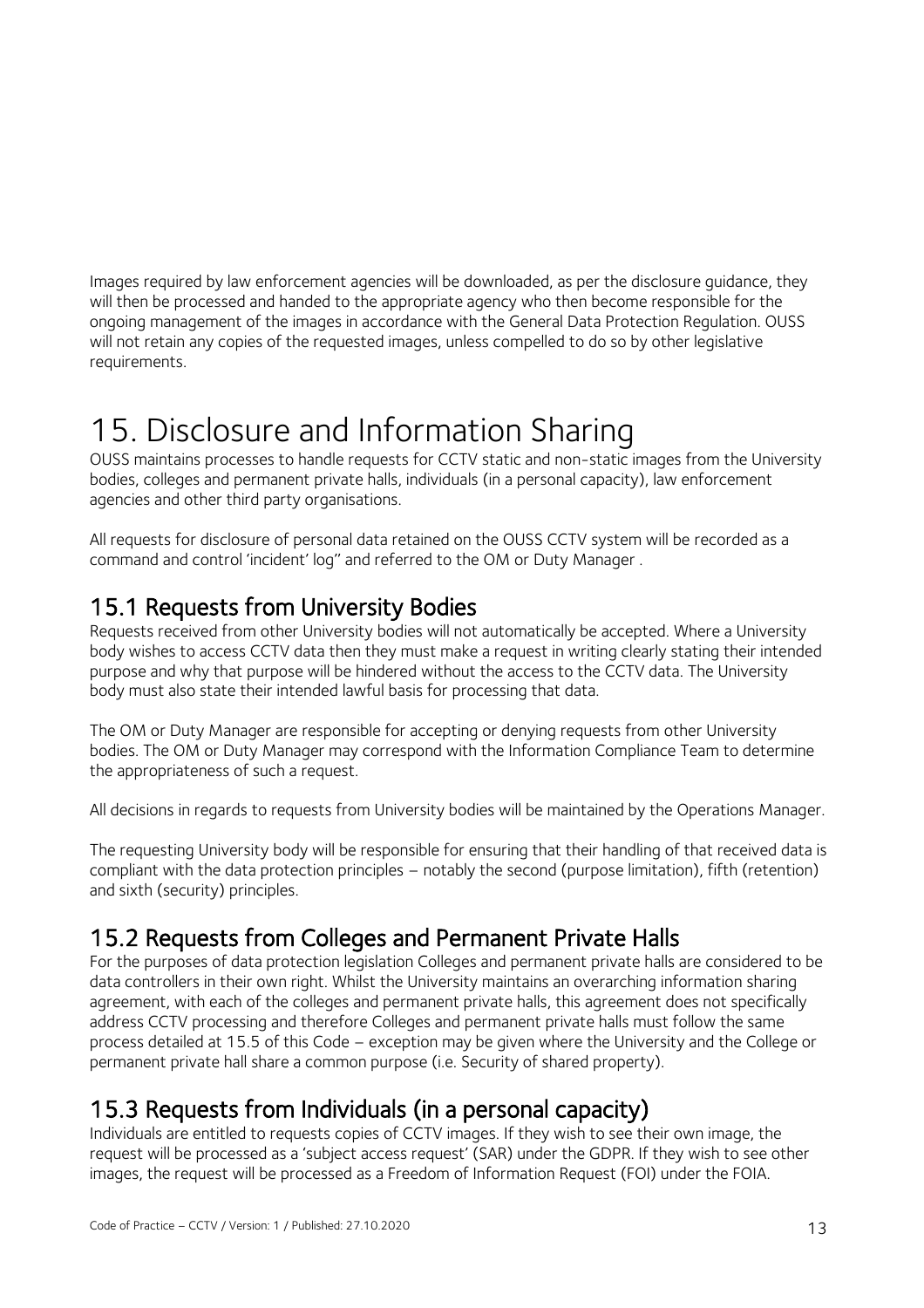Both types of request are handled centrally by the University's Information Compliance Team in the University's assurance directorate. There is no requirement for individuals to refer to either piece of legislation when making their request. Information about how to submit a request can be found on the [Information Compliance Team's web pages](https://compliance.admin.ox.ac.uk/submit-an-information-requesthttps:/compliance.admin.ox.ac.uk/submit-an-information-request).

All individual requests for information will have consideration for other individuals or personal data captured within the images. Images will be appropriately and securely redacted (through image distortion) where required. Where an image is distorted then the ICT will retain an undistorted copy of the footage for the purposes of auditing decisions made in relation to the request.

#### <span id="page-13-0"></span>15.4 Law Enforcement Agencies

A request for CCTV footage, where individuals can be identified (directly or indirectly) from that footage, from law enforcement agencies is likely to be, but not necessarily, requested under schedule 2, part 2, section 1 of the DPA where the purpose of the request is for:

- (a) the prevention or detection of crime,
- (b) the apprehension or prosecution of offenders, or
- (c) the assessment or collection of a tax or duty.

The University maintains an Information Sharing Agreement with Thames Valley Police (TVP). Requests for information made under this agreement must be in writing and using the prescribed documentation at Appendix B of that agreement.

Requests from other law enforcement agencies must be in writing and preferably using the CCTV request form which can be found at Appendix 6 of this Code. Requests must clearly state the intended purpose, why that purpose will be hindered without the access to the CCTV data, state their intended lawful basis for processing that data, and what lawful basis or exemption they're requesting the data under.

The OM or Duty Manager are responsible for accepting or denying requests from Law Enforcement agencies. The OM or Duty Manager may correspond with the Information Compliance Team to determine the appropriateness of such a request.

All decisions in regards to requests from law enforcement agencies will be overseen by the Operations Manager.

#### <span id="page-13-1"></span>15.5 Other Third Party Organisations

Requests from other third party organisations must be in writing and preferably using the CCTV request form which can be found at Appendix 6 of this Code. Requests must clearly state the intended purpose, why that purpose will be hindered without the access to the CCTV data, state their intended lawful basis for processing that data, and what lawful basis or exemption they're requesting the data under.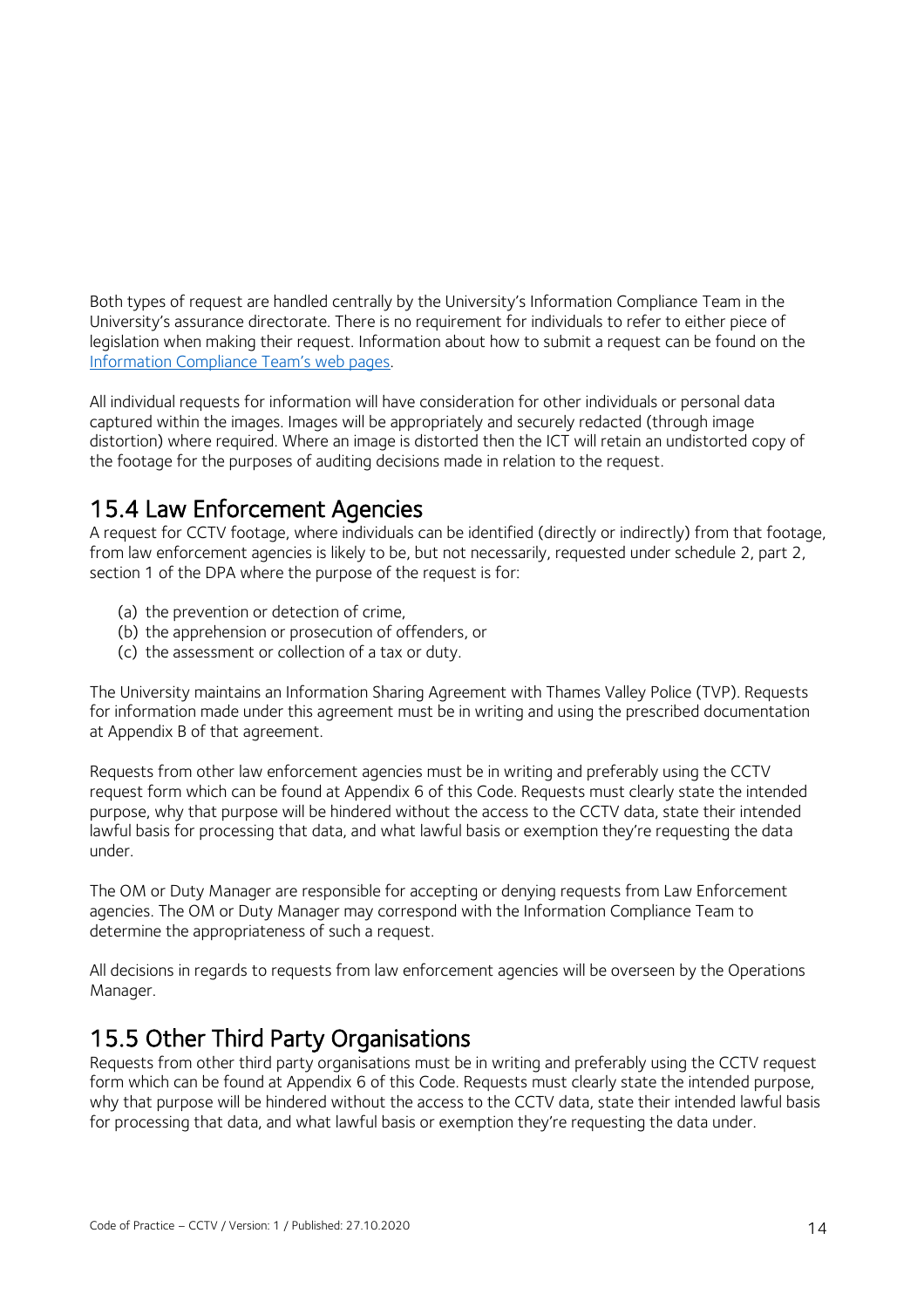The OM or Duty Manager are responsible for accepting or denying requests from other third party organisations. The OM or Duty Manager may correspond with the Information Compliance Team to determine the appropriateness of such a request.

#### <span id="page-14-0"></span>15.6. Requests to View Footage

Individuals may wish only to view an image rather than obtain a copy e.g. to check for a lost item of property or to see if there are images of their bike being stolen etc. Such requests should be treated with caution, as the viewing of an image showing other people and would still fall within the scope of the GDPR.

Where such a request is received then OUSS will:

- **Establish clearly why the individual wants to view the image<br>In this department is satisfied that the request is being made.**
- If the department is satisfied that the request is being made for a legitimate reason, an authorised member of staff should offer to view the image on behalf of the individual and to inform them of what it shows.
- An individual should only be allowed to view an image themselves where (i) the image does not show other people: and (ii) it can be viewed without gaining access to other images.
- If the image clearly shows other people and the individual insists on seeing the image for themselves, then their request should be passed on to the information compliance team so that the correct procedure can be followed (see 15.3 above)

#### <span id="page-14-1"></span>15.7 Emergency Requests

It is appreciated that in some emergency situations access to CCTV footage may be required urgently and the proper process outlined above may be disproportionately burdensome for the situation – for example in a life of death scenario where CCTV footage is required to protect an individual's vital interests.

Emergency requests will require the authorisation of the OM or Duty Manager. All decisions made will be recorded in writing and all relevant paperwork will be completed retrospectively. The authorising manager will be confident that the purpose of the request is truly to protect and individual's vital interests.

### <span id="page-14-2"></span>16. Complaints procedure

A member of the public wishing to register a complaint with regard to any aspect of the OUSS CCTV system may do so in writing addressed to:

The Head of Security The Old Observatory South Parks Road Oxford. OX1 3RQ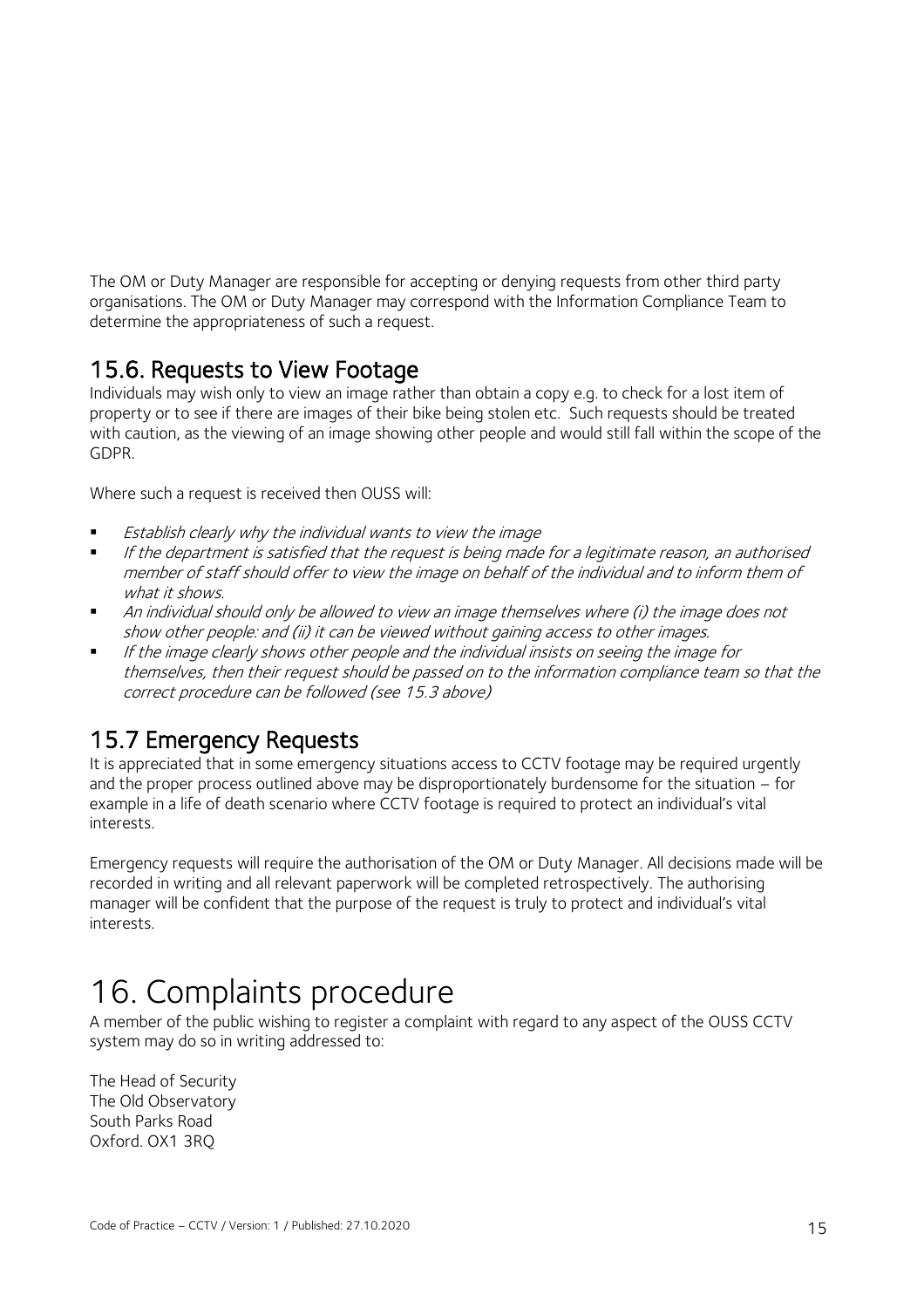The Head of Security will ensure that every complaint is acknowledged in writing within a reasonable time period, which will include advice to the complainant of the enquiry procedure to be undertaken. The Head of Security may liaise with the Information Compliance Team and Legal Services Office. The complainant will be informed in writing the result of the investigation.

Complaints regarding data protection should be made to the information compliance team by writing to:

Information Compliance Team University of Oxford University Offices, Wellington Square Oxford. OX1 2JD data.protection@admin.ox.ac.uk

## <span id="page-15-0"></span>17. System Inspections

In the interest of openness and transparency there will be unrestricted access to the CCTV control rooms to any University personnel authorised to conduct inspections and/or audits. Authorised personnel will be accompanied by an OUSS staff member at all times. Access to the CCTV control rooms are logged by accompanying OUSS personnel. This log is maintained by the Operations Manager.

The OUSS CCTV Code of Practice is available to inspect on the OUSS website.

### <span id="page-15-1"></span>18. Annual Audit and Report

The OUSS CCTV system will be subjected to an annual audit. This audit is arranged and managed by the Operations Manager. The audit will provide an opportunity to review staff training, operators' consultation, CCTV signage, processes and procedures and review of every camera position to ensure the cameras are placed in pursuit of a legitimate aim and necessary to meet a justifiable need that it is a proportionate response, effective and compliant with relevant legal obligations.

### <span id="page-15-2"></span>19. Camera Faults

CCTV faults are recorded on the secure OUSS Command and control system and reported to the contracted CCTV maintenance provider on a regular basis by the OM, or nominated member of staff.

### <span id="page-15-3"></span>20. New Cameras

The OUSS Operations Manager, together with the relevant stakeholders, will document the Operational Requirement for any new cameras, ensuring that there is justification, a legitimate reason and a justifiable need for each camera. (Appendix 7)

The Operational Requirement document will be signed off by a member of the Crime Reduction team to ensure alternative mitigating measures have been considered and discounted or implemented.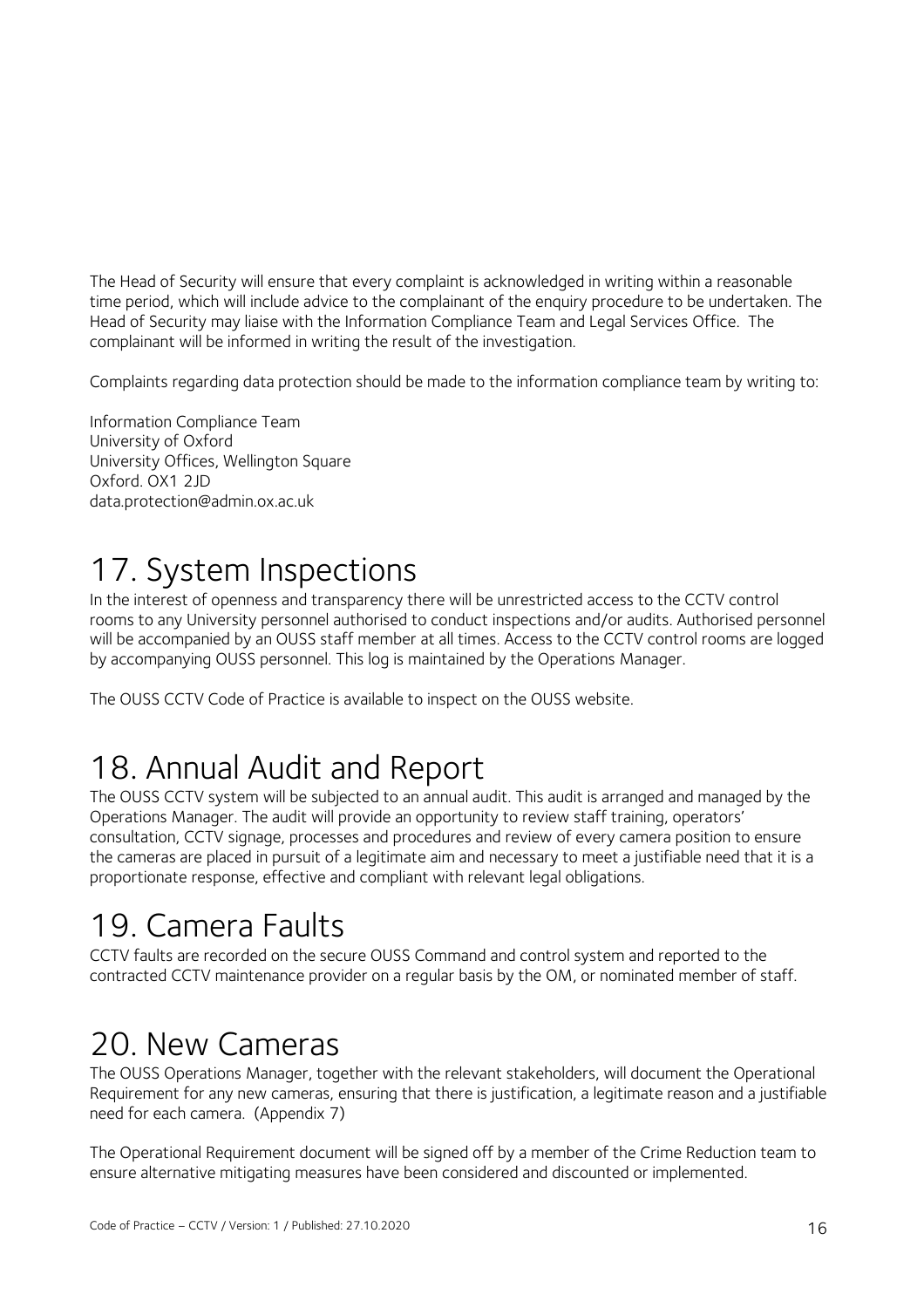New Capital building projects provide an opportunity to deploy additional CCTV cameras in pursuit of the systems objectives. The provision of additional CCTV cameras will be agreed by the Operations Manager and a member of the Crime Prevention Team. The Operational Requirement for these cameras will be subject to the agreed process above.

The deployment of new CCTV systems, or major amendments to existing systems, will require the completion of a Data Protection Impact Assessment (DPIA). The OUSS will liaise with the information compliance team where this is the case.

## <span id="page-16-0"></span>21. Deployable camera

OUSS own a deployable CCTV camera intended for use in an overt manner to address ongoing incidents of crime or anti-social behaviour directly affecting University property. The camera records to a preloaded SD card which will overwrite every 4 days, it is fitted with a passive infrared sensor (PIR) movement sensor to avoid continuous operation when there is no movement.

The deployable CCTV camera can only be deployed with the express authority of the OM and in consultation with the Crime Reduction Team. There must be a legitimate reason and a justifiable need to deploy the CCTV camera. The reasons for the CCTV deployment will be recorded and the deployable camera document will be completed (Appendix 8). These decisions are maintained by the Operations Manager.

CCTV signs must be displayed in close proximity to the camera position so that all individuals captured by the deployable camera are aware of its use.

The decision to deploy the mobile CCTV Camera will be regularly reviewed to ensure that there is a justifiable need and legitimate reason for its continued deployment.

### <span id="page-16-1"></span>22. Maintenance and management

The OUSS CCTV system is subject to an ongoing servicing and maintenance contract. The Operations Manager or nominated person meet regularly with the servicing /maintenance providers to review and progress any long term camera faults or other operating issues.

All servicing and maintenance providers will be subject to an agreed contract which will contain statutory data protection clauses within. This ensures that any personal data handled by those providers, in order to complete their task, will be done so securely and in accordance with legislative requirements.

## <span id="page-16-2"></span>24. Other Surveillance Devices

OUSS do not operate a CCTV system with facial recognition, automatic number plate recognition (ANPR) devices, unmanned aerial vehicles or body worn cameras.